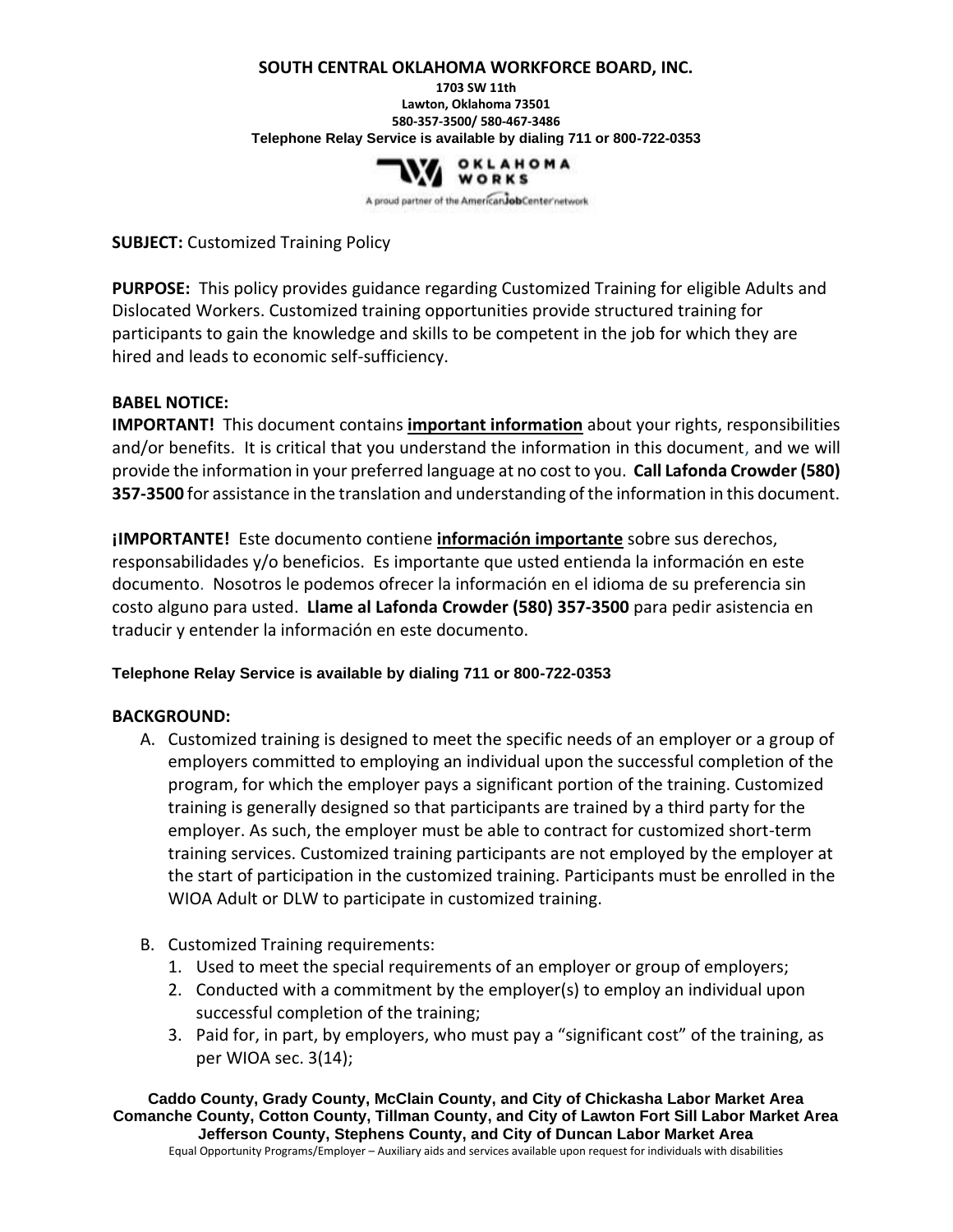- 4. Employers must apply for customized training funds from the Local Workforce Development Board (LWDB). Funds will be awarded based on the local availability of WIOA Title 1B funds at the time of the application;
- 5. Once the LWDB awards funds, the employer has up to one year to complete the approved training program. Employers are encouraged to conduct and complete training as soon as feasible;
- 6. Will not supersede the individual's rights for consumer choice;
- 7. Participants may not be earning a self-sufficient wage under WIOA sec. 134(c)(3)(A) as determined by the South Central Oklahoma Workforce Board (SCOWB) policy;
- 8. Meet the Fair Labor Standards Act requirements for an employer-employee relationship; and
- 9. Will incorporate new technologies, processes, or procedures; offer skills upgrades; provides workplace literacy; or serves other appropriate purposes, as per 20 CFR section 680.710.
- C. Customized Training may not be used for the following:
	- 1. New employee orientation;
	- 2. Job search skills, resume writing, or interviewing skills;
	- 3. Adult basic education such as high school equivalency preparation or remedial courses in reading, mathematics, or language arts;
	- 4. English for speakers of other languages; and
	- 5. Training that relates to human resources functions such as diversity, sexual harassment, and employment terminations.
- D. Customized training is designed to provide SCOWB with flexibility to ensure that training meets the unique needs of the job seekers and employers or groups of employers. There are several factors that must be considered when customized training is used:
	- 1. Groups of individuals that receive training would otherwise lack the necessary requirements of the industry to obtain employment in the industry to earn selfsufficient wages;
	- 2. Training will provide skills to new hire candidates, either through a process whereby the employer interviews, hires, and then trains the job seeker or through a prevocational process of screening or assessment, training, and interviewing successful completers;
	- 3. The training provides an industry-recognized credential or certificate. WIOA Title 1B encourages training that leads to a credential, but a credential is not a requirement of customized training;
	- 4. The number of participants provided training through the employer should be a minimum of five to substantiates the overall cost of the training program;
	- 5. Maximum allocation per individual participant shall not exceed \$6,000;
	- 6. The occupation for which customized training is being provided must be in demand within the SCOWB region.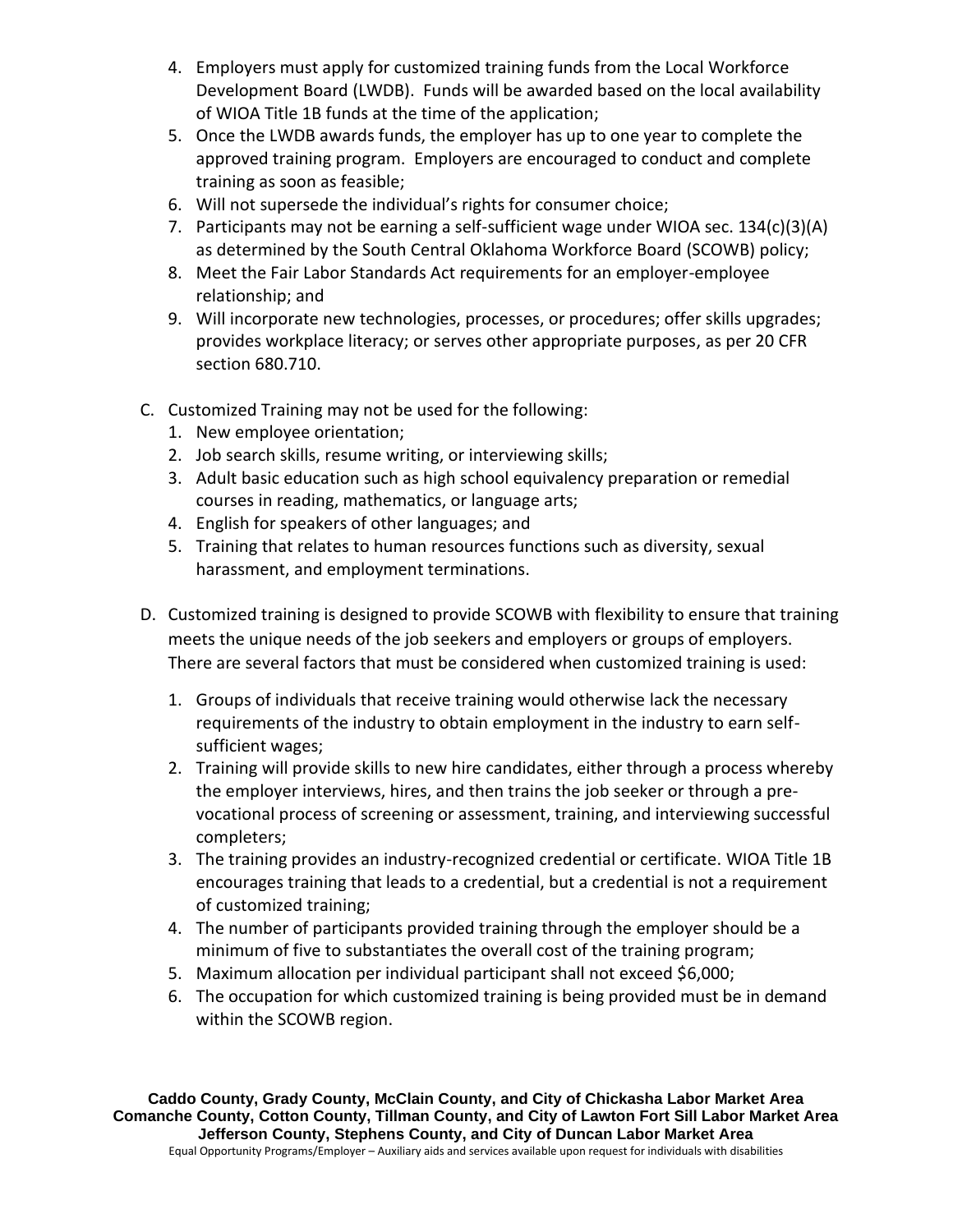# **POLICY:**

# A. Worker Criteria

All individuals must be registered in the Oklahoma Service Link (OSL) and determined eligible prior to receiving training services. Training services are available to employed and unemployed individuals if after evaluation it is determined that the participant:

- 1. Is a resident in the SCOWB area;
- 2. Meets the current WIOA Title 1B eligibility requirements;
- 3. Unlikely or unable to attain employment that leads to economic self-sufficiency as defined by the current Lower Living Standard Income Level or wages comparable to or higher from previous employment through career services;
- 4. Determined to have the skills and qualifications to successfully participate in training services;
- 5. Selects a program of training that is directly linked to employment opportunities in the local area or the planning region, or in another area to which the individual is willing to commute or relocate (felons must select a felon friendly license or credential); and
- 6. Is unable to obtain grant assistance from other sources to pay for the cost of training or require WIOA Title 1B assistance in addition to other sources of grant assistance.

## B. Business Criteria

All businesses must be located and conducting business within the SCOWB area. Each business agrees to:

- 1. Complete a Customized Training Application and enter into a contract with SCOWB;
- 2. Adhere to applicable WIOA administrative requirements per Section 683.000, as well as the nondiscrimination and equal opportunity provisions of the laws;
- 3. The industry sector and positions must be defined as high demand as determined by company growth report and labor market information;
- 4. May not procure, contract for, or incur costs to be paid from WIOA Title IB program funds prior to the start date, as determined by the date when all parties sign the contract;
- 5. Provide copies of a **"Certificate of Completion"** for everyone who successfully completes the prescribed training program. Such certificates must contain the individual's name and the class or course completed through training;
- 6. Employ individuals upon successful completion of the program;
- 7. Be available for program monitoring on a scheduled basis; and
- 8. Provide quarterly post-training reports, including information on the retention and/or promotions of trainees and the impact training made on the business, for one year after the completion of the training.

## C. Customized Training must not:

- 1. Displace any currently employed workers (including a partial displacement such as a reduction in non-overtime work, wage, or employment benefits);
- 2. Impair an existing contract for services or a collective bargaining agreement;
- 3. Be provided to any company that has relocated within the previous 120 days of its application if the relocation has resulted in any employee losing his or her job at the original location;
- 4. Include proprietary training specific to a company, unless skills are determined to be transferable to other businesses or industries; and

**Caddo County, Grady County, McClain County, and City of Chickasha Labor Market Area Comanche County, Cotton County, Tillman County, and City of Lawton Fort Sill Labor Market Area Jefferson County, Stephens County, and City of Duncan Labor Market Area**

Equal Opportunity Programs/Employer – Auxiliary aids and services available upon request for individuals with disabilities